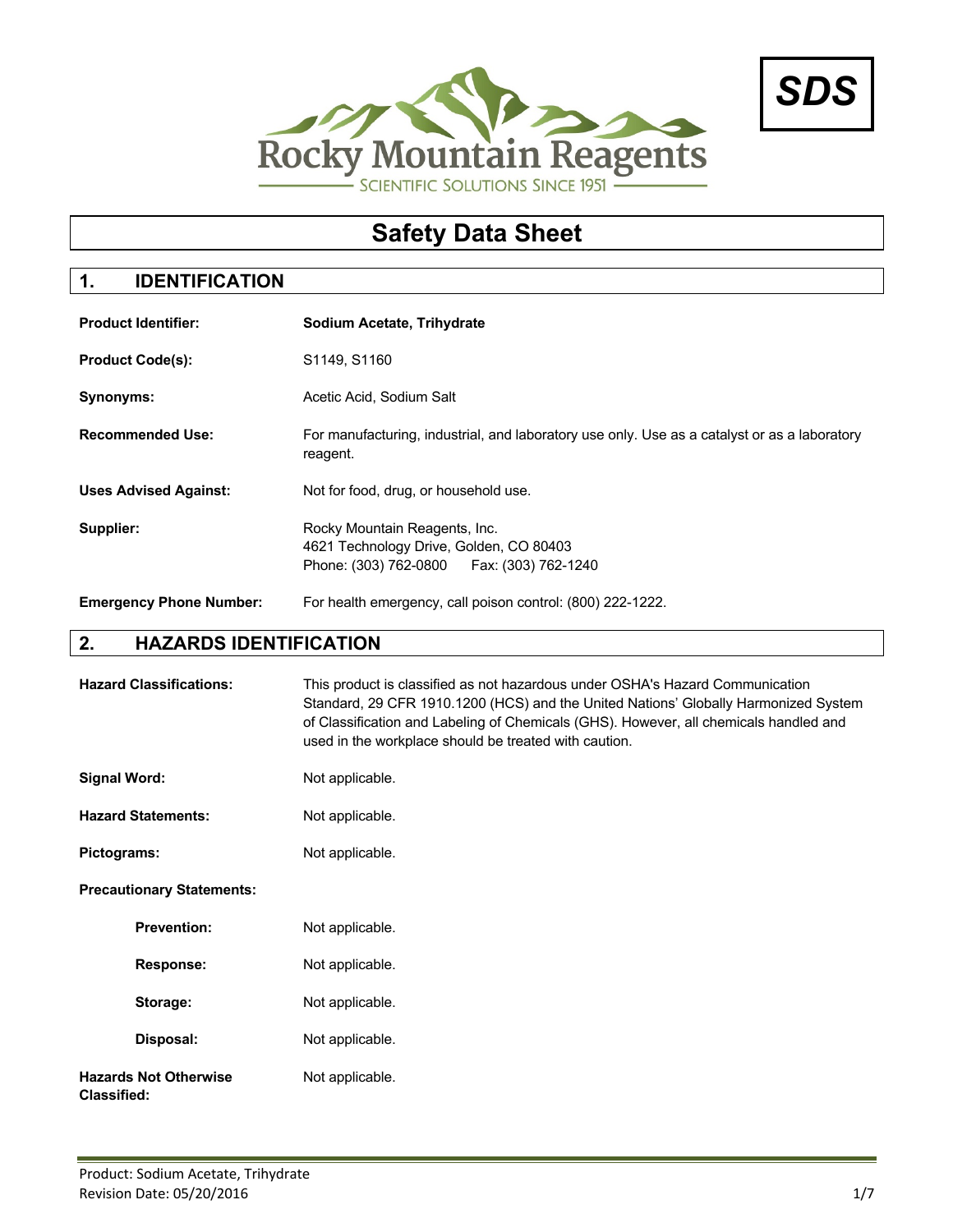#### **3. COMPOSITION AND INFORMATION ON INGREDIENTS**

| Component                  | <b>Common Name / Synonyms</b> | CAS# | Chemical Formula   % by Weight |             |
|----------------------------|-------------------------------|------|--------------------------------|-------------|
| Sodium Acetate, Trihydrate | Acetic Acid, Sodium Salt      |      | 6131-90-4   NaC2H3O2 • 3H2O    | $\geq 99.0$ |

**Trade Secret Statement:** Not applicable.

#### **4. FIRST AID MEASURES**

#### **First Aid Procedures:**

| Inhalation:                                                 | Move to fresh air. If breathing is difficult, give oxygen. If not breathing, give artificial<br>respiration. Call a physician if symptoms occur.                                                                                                                                       |
|-------------------------------------------------------------|----------------------------------------------------------------------------------------------------------------------------------------------------------------------------------------------------------------------------------------------------------------------------------------|
| Ingestion:                                                  | Do not induce vomiting unless directed to do so by medical personnel. If vomiting occurs,<br>keep head low so that vomit does not enter lungs. Never give anything by mouth to an<br>unconscious person. Call a physician or poison control center if symptoms occur.                  |
| <b>Skin Contact:</b>                                        | Wash skin with soap and plenty of water for at least 15 minutes. Remove contaminated<br>clothing and shoes. Wash clothing before reuse. Call a physician if symptoms occur.                                                                                                            |
| <b>Eye Contact:</b>                                         | Check for and remove contact lenses, if present and easy to do. Immediately flush eyes with<br>gentle but large stream of water for at least 15 minutes, lifting lower and upper eyelids<br>occasionally. Immediate medical attention is required. Call a physician if symptoms occur. |
| <b>General Advice:</b>                                      | Poison information centers in each state can provide additional assistance for scheduled<br>poisons. Ensure that those providing first aid and medical personnel are aware of the<br>material(s) involved and take precautions to protect themselves.                                  |
| <b>Symptoms and Effects:</b>                                | Inhalation may cause irritation. Ingestion may cause abdominal pain, nausea, and vomiting.<br>Contact with skin or eyes may cause irritation.                                                                                                                                          |
| <b>Immediate Medical Care/</b><br><b>Special Treatment:</b> | Get medical attention if feeling unwell or concerned. Treat symptomatically.                                                                                                                                                                                                           |

#### **5. FIREFIGHTING MEASURES**

| <b>Suitable Extinguishing Media:</b>                                         | Water spray, dry powder, alcohol resistant foam, carbon dioxide.                                                                                                 |
|------------------------------------------------------------------------------|------------------------------------------------------------------------------------------------------------------------------------------------------------------|
|                                                                              | Unsuitable Extinguishing Media: Do not use a solid (straight) water stream, as it may scatter and spread fire.                                                   |
| <b>Hazardous Combustion</b><br><b>Products:</b>                              | Sodium oxides, carbon oxides,                                                                                                                                    |
| <b>Specific Hazards:</b>                                                     | Excessive thermal conditions may cause decomposition and yield hazardous combustion<br>products listed above.                                                    |
| <b>Special Protective Equipment/</b><br><b>Precautions for Firefighters:</b> | As in any fire, wear MSHA/NIOSH-approved (or equivalent), self-contained, positive-<br>pressure or pressure-demand breathing apparatus and full protective gear. |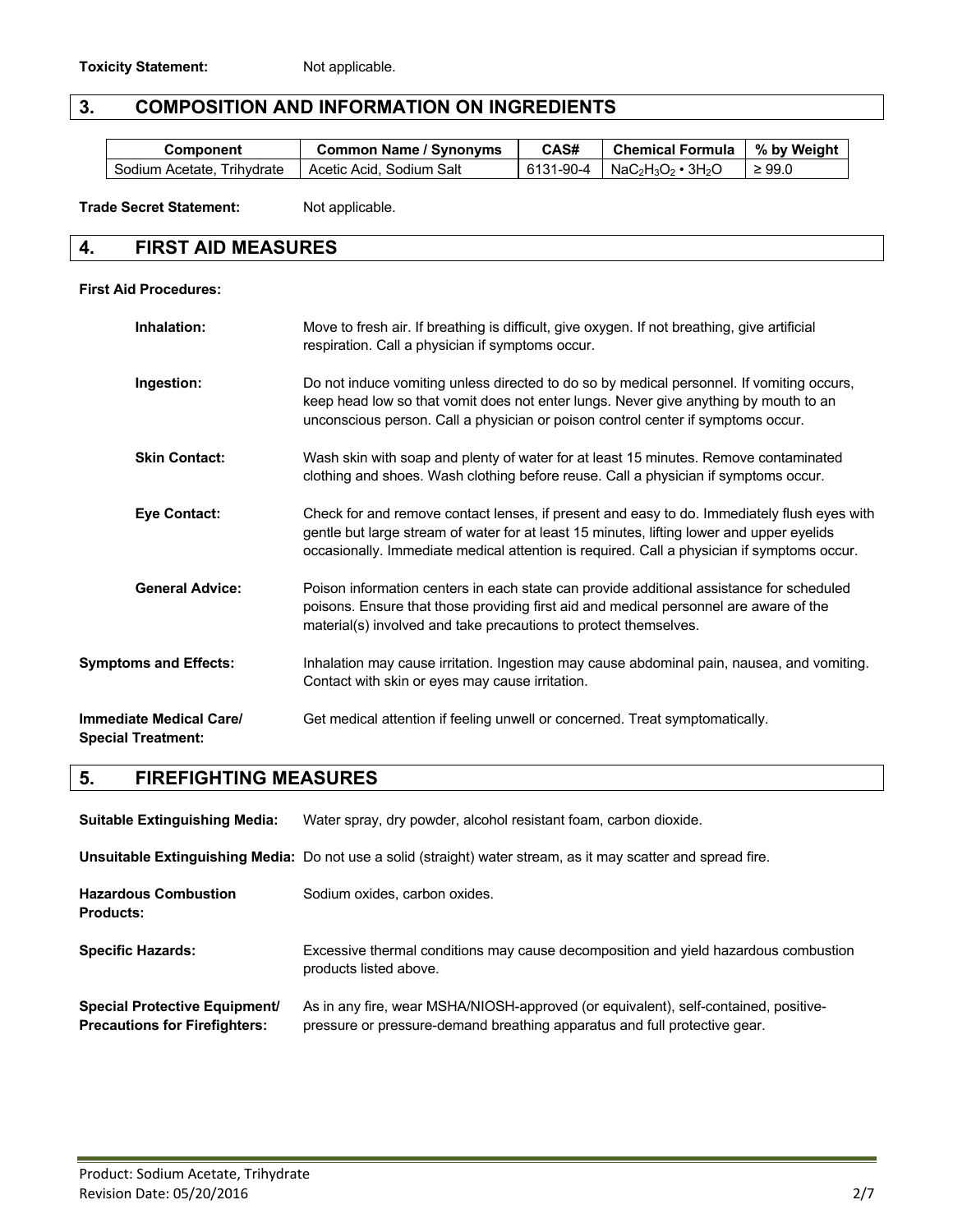#### **6. ACCIDENTAL RELEASE MEASURES**

| <b>Personal Precautions and</b><br><b>Protective Equipment:</b> | Ventilate area of leak or spill. Isolate hazard area and keep unnecessary and unprotected<br>personnel away from the area of the leak or spill. Wear appropriate personal protective<br>equipment (see Section 8). Avoid contact with eyes, skin, and clothing.                                                                                                                                                   |
|-----------------------------------------------------------------|-------------------------------------------------------------------------------------------------------------------------------------------------------------------------------------------------------------------------------------------------------------------------------------------------------------------------------------------------------------------------------------------------------------------|
| <b>Emergency Procedures:</b>                                    | In case of chemical emergency, or if unsure how to address an accidental release, consult a<br>professional (see Section 1).                                                                                                                                                                                                                                                                                      |
| <b>Methods for Containment:</b>                                 | Prevent entry into waterways, sewer, basements, or confined areas. Avoid generation of<br>product as dust. Product should not be released to the environment. Contain and recover<br>crystal when possible.                                                                                                                                                                                                       |
| <b>Methods for Cleanup:</b>                                     | Sweep or collect spill with an inert material (e.g. vermiculite, dry sand, earth, cloth, or fleece)<br>and place in a non-combustible container for reclamation or disposal. Do not flush to sewer.<br>Clean contaminated surface thoroughly. Residues from spills can be diluted with water.<br>Never return spills in original containers for reuse. Clean up in accordance with all<br>applicable regulations. |

#### **7. HANDLING AND STORAGE**

**Handling:** Wear personal protective equipment (see Section 8). Use only in well-ventilated areas. Provide sufficient air exchange and/or exhaust in work rooms. Avoid contact with skin, eyes, and clothing. Avoid generation of dust. Do not breathe product dust. Limit exposure to moisture. Do not ingest. When using, do not eat, drink, or smoke. Keep away from incompatible materials (see Section 10). Handle in accordance with good industrial hygiene and safety practice. Wash thoroughly after handling. Containers of this material may be hazardous when empty, as they retain product residues. Observe all warnings and precautions listed for this product.

**Storage:** Store in a cool, dry, ventilated area. Store in a segregated and approved area away from heat and incompatible materials (see Section 10). Store in original container. Keep containers tightly closed and upright. Keep away from food, drink, and animal foodstuffs. Keep out of the reach of children. Comply with all national, state, and local codes pertaining to the storage, handling, dispensing, and disposal of this product.

#### **8. EXPOSURE CONTROLS AND PERSONAL PROTECTION**

**Engineering Controls:** Ensure adequate ventilation. Ventilation rates should be matched to conditions. If applicable, use process enclosures, local exhaust ventilation, or other engineering controls to maintain airborne levels below recommended exposure limits. If exposure limits have not been established, maintain airborne levels to an acceptable level.

**Personal Protective Measures:**

| <b>Eye/Face Protection:</b> | Wear safety glasses with side shields or goggles and a face shield. Maintain approved eye<br>wash station and accessible rinse facilities in work area.                                                                                                                                                     |
|-----------------------------|-------------------------------------------------------------------------------------------------------------------------------------------------------------------------------------------------------------------------------------------------------------------------------------------------------------|
| <b>Skin Protection:</b>     | Wear appropriate chemical resistant clothing (with long sleeves) and appropriate chemical<br>resistant gloves.                                                                                                                                                                                              |
|                             | Respiratory Protection: An air-purifying, NIOSH-approved respirator with an organic vapor cartridge or canister may<br>be permissible under certain circumstances where airborne concentrations are expected to<br>exceed exposure limits. Use a positive-pressure, air-supplied respirator if there is any |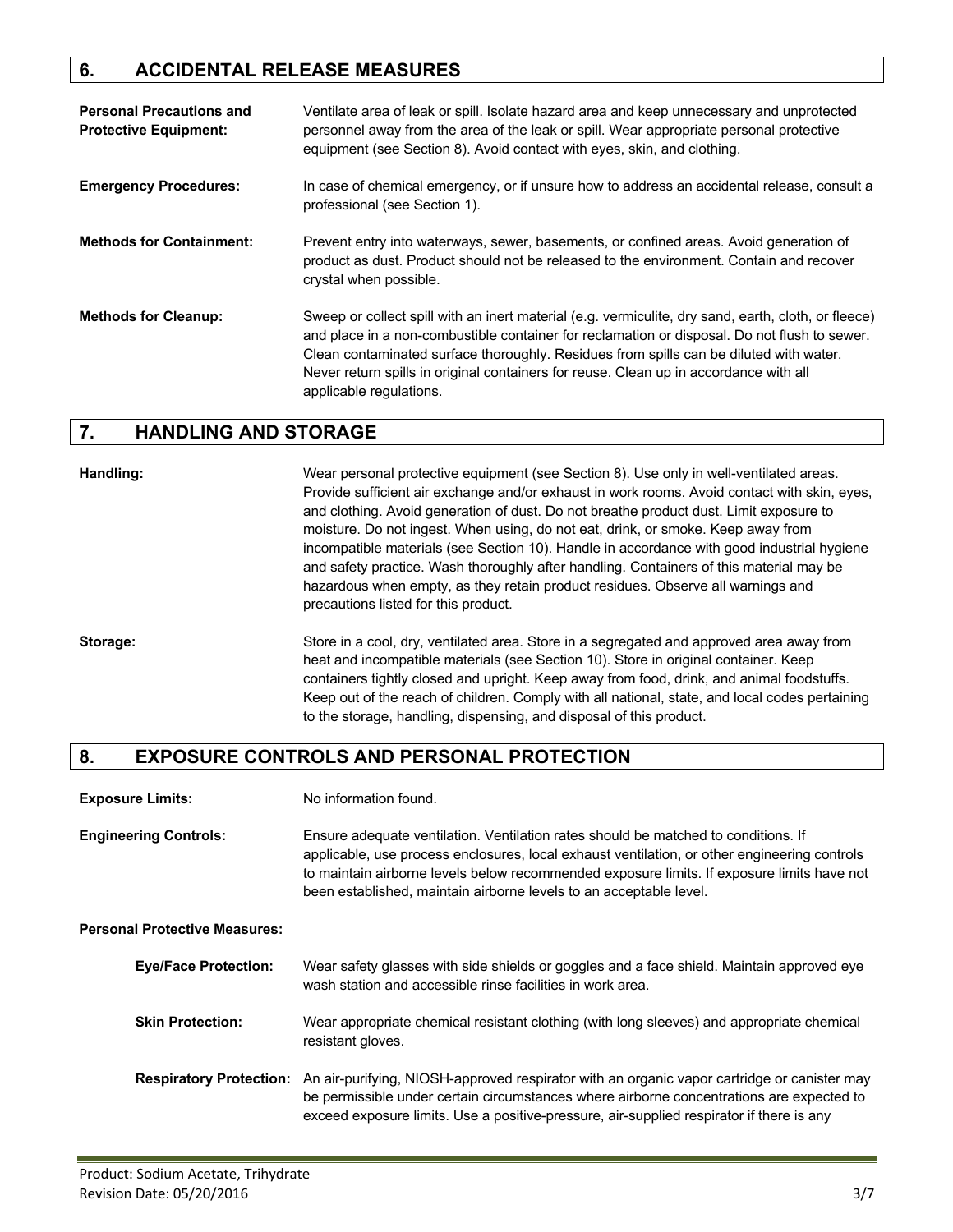potential for an uncontrolled release, if exposure levels are unknown, or if any other circumstances exist where air-purifying respirators may not provide adequate protection.

**for Personal Protective glove manufacturers. Equipment:**

**Specific Requirements** Ensure that glove material is compatible with this product. This information is available from

#### **9. PHYSICAL AND CHEMICAL PROPERTIES**

*Unless otherwise indicated, all properties are given at 25 °C and standard pressure.*

| Appearance:                                        | White, translucent, crystalline solid. |
|----------------------------------------------------|----------------------------------------|
| Odor:                                              | Mild, vinegar.                         |
| <b>Odor Threshold:</b>                             | No information found.                  |
| Formula Weight:                                    | 136.08                                 |
| pH:                                                | $8 - 9.5$ (100 g/L aqueous at 25 °C)   |
| <b>Melting/Freezing Point:</b>                     | 58 °C                                  |
| <b>Boiling Point/Range:</b>                        | No information found.                  |
| <b>Decomposition Temperature:</b>                  | > 300 °C                               |
| <b>Flash Point:</b>                                | Not applicable.                        |
| <b>Auto-ignition Temperature:</b>                  | Not applicable.                        |
| Flammability:                                      | Not flammable.                         |
| <b>Flammability/Explosive Limits:</b>              | Not applicable.                        |
| Solubility:                                        | 505 g/L aqueous at 25 $^{\circ}$ C.    |
| <b>Vapor Pressure:</b>                             | No information found.                  |
| <b>Vapor Density:</b>                              | No information found.                  |
| <b>Specific Gravity:</b>                           | $0.8$ (Water = 1)                      |
| <b>Evaporation Rate:</b>                           | No information found.                  |
| <b>Viscosity:</b>                                  | No information found.                  |
| <b>Partition Coefficient</b><br>(n-octanol/water): | No information found.                  |

#### **10. STABILITY AND REACTIVITY**

| <b>Reactivity Data:</b>                              | No information found.                                                                                                                                                    |
|------------------------------------------------------|--------------------------------------------------------------------------------------------------------------------------------------------------------------------------|
| <b>Chemical Stability:</b>                           | Stable under normal conditions. Hygroscopic.                                                                                                                             |
| <b>Conditions to Avoid:</b>                          | Excessive heat, moisture, incompatible materials.                                                                                                                        |
| Incompatible Materials:                              | Strong oxidizers.                                                                                                                                                        |
| <b>Hazardous Decomposition</b><br><b>Products:</b>   | Sodium oxides, carbon oxides.                                                                                                                                            |
| <b>Possibility of Hazardous</b><br><b>Reactions:</b> | May react vigorously or violently with the incompatible materials listed above. Excessive<br>thermal conditions may yield hazardous decomposition products listed above. |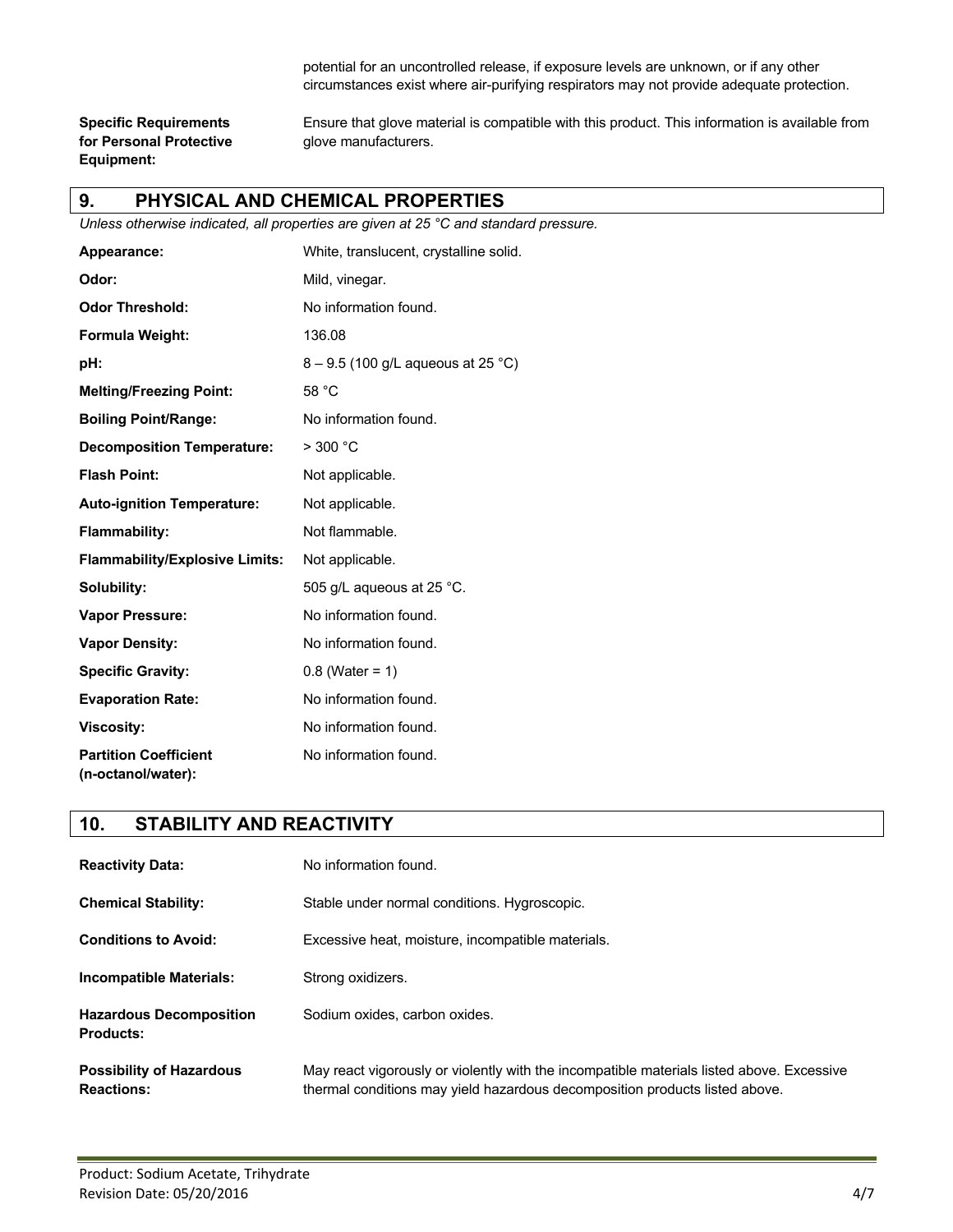## **11. TOXICOLOGICAL INFORMATION**

| <b>Routes of Exposure:</b>           | Inhalation, ingestion, skin contact, eye contact.                                                                                                       |                                                                                                 |                                                                                                             |
|--------------------------------------|---------------------------------------------------------------------------------------------------------------------------------------------------------|-------------------------------------------------------------------------------------------------|-------------------------------------------------------------------------------------------------------------|
| <b>Acute Effects:</b>                | May be harmful if swallowed, inhaled, or exposed to the eyes. May cause irritation to the<br>eyes, skin, respiratory tract, and gastrointestinal tract. |                                                                                                 |                                                                                                             |
| <b>Chronic Effects:</b>              | No information found.                                                                                                                                   |                                                                                                 |                                                                                                             |
| <b>Toxicological Data:</b>           | Sodium Acetate, Anhydrous:                                                                                                                              | $LD_{50}$ Oral, Rat:<br>LD <sub>50</sub> Dermal, Rabbit:<br>$LC_{50}$ Inhalation, Rat:<br>data. | 3530 mg/kg<br>$> 10,000$ mg/kg<br>$>$ 30 mg/L 1 h<br>May cause mild skin and eye irritation based on animal |
| <b>Symptoms of Exposure:</b>         | Irritation, abdominal pain, nausea, vomiting.                                                                                                           |                                                                                                 |                                                                                                             |
| <b>Carcinogenic Effects:</b>         | This product is not considered to be a carcinogen by IARC, ACGIH, NTP, or OSHA.                                                                         |                                                                                                 |                                                                                                             |
| 12.<br><b>ECOLOGICAL INFORMATION</b> |                                                                                                                                                         |                                                                                                 |                                                                                                             |

| <b>Ecotoxicological Data:</b>         | Sodium Acetate, Anhydrous:<br>$EC_{50}$ , Water Flea (Daphnia magna):<br>$LC_{50}$ , Fathead Minnow (Pimphales promelas):                                                          | > 1000 mg/L 48 h<br>13,300 mg/L 120 h |
|---------------------------------------|------------------------------------------------------------------------------------------------------------------------------------------------------------------------------------|---------------------------------------|
| <b>Persistence and Degradability:</b> | This product is readily biodegradable and unlikely to bioaccumulate.                                                                                                               |                                       |
| <b>Environmental Effects:</b>         | Not expected to be hazardous to the environment. However, the possibility of an<br>environmental hazard cannot be excluded in the event of unprofessional handling or<br>disposal. |                                       |

# **13. DISPOSAL INFORMATION**

| <b>Disposal Instructions:</b>  | Dispose of this material and its container to an approved waste collection point. Minimize<br>exposure to product waste (see Section 8). Do not dispose unused waste down drains or<br>into sewers. All wastes must be handled in accordance with local, state, and federal<br>regulations. |
|--------------------------------|---------------------------------------------------------------------------------------------------------------------------------------------------------------------------------------------------------------------------------------------------------------------------------------------|
| <b>Contaminated Packaging:</b> | Because containers retain product residue, follow label warnings even after container is<br>emptied. Offer rinsed packaging material to local recycling facilities.                                                                                                                         |
| <b>Waste Codes:</b>            | No information found.                                                                                                                                                                                                                                                                       |

#### **14. TRANSPORT INFORMATION**

| DOT:                                               | Not regulated.        |
|----------------------------------------------------|-----------------------|
| <b>Environmental Hazard</b><br><b>Regulations:</b> | No information found. |

**Other Transport Precautions:** No information found.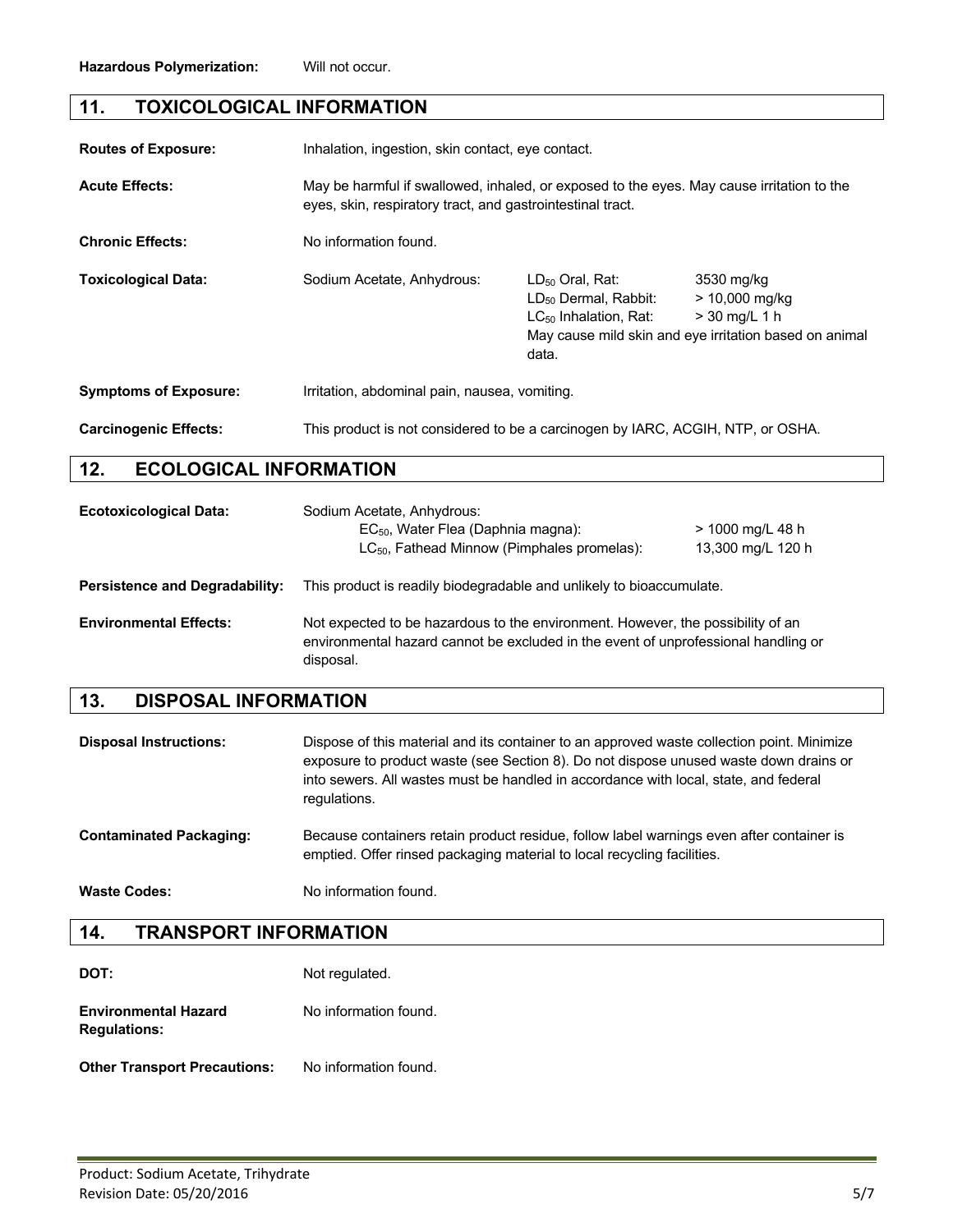#### **15. REGULATORY INFORMATION**

#### **U.S. Federal Regulations**:

| <b>OSHA:</b>           | This product is not considered a "Hazardous Chemical" as defined by the OSHA Hazard<br>Communication Standard, 29 CFR 1910.1200. |
|------------------------|----------------------------------------------------------------------------------------------------------------------------------|
| <b>TSCA Inventory:</b> | All components of this product are on the U.S. TSCA Inventory.                                                                   |

**U.S. EPCRA (SARA Title III):**

| Section 302:             | No information found.            |               |
|--------------------------|----------------------------------|---------------|
| <b>Sections 311/312:</b> | <b>Hazard Category</b>           | List (Yes/No) |
|                          | Section 311 - Hazardous Chemical | No            |
|                          | Immediate Hazard                 | No            |
|                          | Delayed Hazard                   | No            |
|                          | Fire Hazard                      | No            |
|                          | Pressure Hazard                  | No            |
|                          | <b>Reactivity Hazard</b>         | No            |
|                          |                                  |               |

**Section 313:** No information found.

**CERCLA Reportable Quantities:** No information found.

#### **International Inventories:**

| <b>Country or Region</b> | <b>Inventory Name</b>                                             | On Inventory (Yes/No)* |
|--------------------------|-------------------------------------------------------------------|------------------------|
| Australia                | Australian Inventory of Chemical Substances (AICS)                | Yes                    |
| Canada                   | Domestic Substances List (DSL)                                    | Yes                    |
| Canada                   | Non-Domestic Substances List (NDSL)                               | No                     |
| China                    | Inventory of Existing Chemical Substances in China (IECSC)        | Yes                    |
| Europe                   | European Inventory of Existing Commercial Chemical Substances     | Yes                    |
|                          | (EINECS)                                                          |                        |
| Europe                   | European List of Notified Chemical Substances (ELINCS)            | No.                    |
| Japan                    | Inventory of Existing and New Chemical Substances (ENCS)          | Yes                    |
| Korea                    | Existing Chemicals List (ECL)                                     | Yes                    |
| <b>Philippines</b>       | Philippine Inventory of Chemicals and Chemical Substances (PICCS) | Yes                    |

\*A "Yes" indicates that the listed component(s) of this product comply with the inventory requirements administered by the governing country(s).